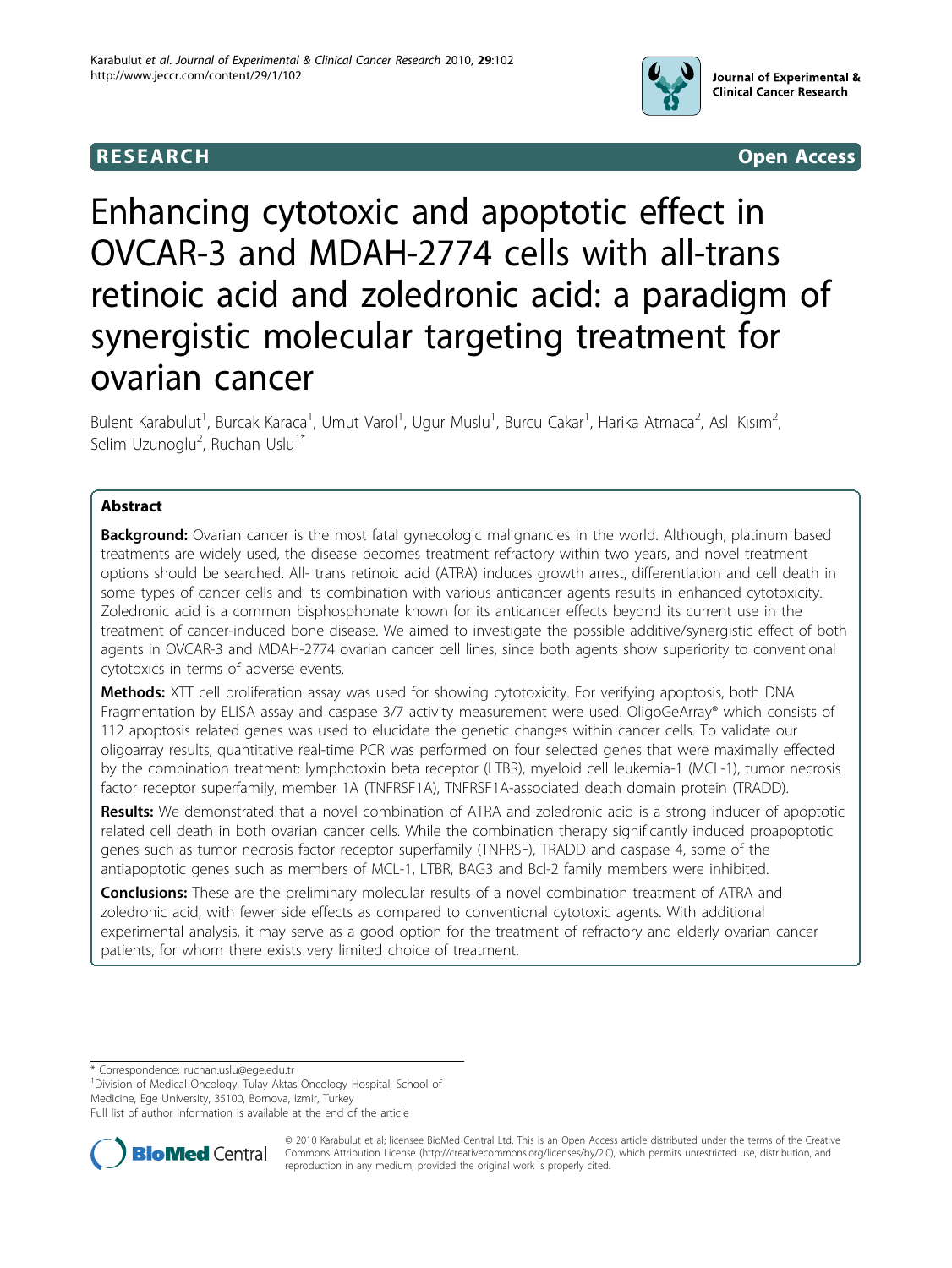## Background

Ovarian cancer is the most fatal gynecologic malignancy in the world [\[1](#page-7-0)]. Standard chemotherapy for previously untreated patients with advanced ovarian cancer consists of the combination of a taxane and a platinum compound. However, the disease becomes chemo-refractory within approximately two-years, and second-line treatment options do not provide significant survival advantage [[2\]](#page-7-0). Thus, novel treatment approaches are needed to be investigated for this era.

Retinoids include both natural and synthetic derivatives of vitamin A. In the cell, they act by binding nuclear receptors that function as retinoid-dependent transcriptional factors, including the RAR and RXR receptors [[3,4](#page-7-0)]. All- trans retinoic acid (ATRA), a natural derivative of vitamin A, induces growth arrest, differentiation and cell death of different types of cancer cell lines in vitro [\[5](#page-7-0),[6\]](#page-7-0). In the literature, there is a body of evidence that ATRA enhances the cytotoxic effects of chemotherapeutic agents [[7-10](#page-7-0)]. There are some encouraging data from preclinical trials that have demonstrated the efficacy of using retinoids and cytotoxics in combination [\[11](#page-7-0)-[13](#page-7-0)].

Zoledronic acid, a third-generation bisphosphonate, inhibits osteoclastic resorptive activity partly through inhibition of farnesyl-diphosphate synthase and protein prenylation [[14\]](#page-7-0). Though it is mainly used for the treatment of cancer-induced bone disease, the promising findings coming from substantial amount of preclinical and early clinical evidence on the cytotoxic effect of zoledronic acid have led to several ongoing studies that will ascertain the benefit of zoledronic acid, itself, may act as a new antitumor agent in some human cancers [[14,15](#page-7-0)]. Latest trials have demonstrated that zoledronic acid also has diverse anti-tumor effects via multiple mechanisms [[16](#page-7-0),[17\]](#page-7-0). In preclinical models, bisphosphonates directly inhibit tumour growth and angiogenesis. Two recent clinical trials, ABCSG13 and Z/Zo-FAST have shown a disease-free survival benefit with zoledronic acid in women receiving adjuvant endocrine therapy [[18](#page-7-0),[19](#page-7-0)]. Thus, it has been discussed to be used in the extended adjuvant treatment of early breast cancer as a new, promising anti cancer drug.

The wide spectrum toxic side effects of cytotoxic treatment as well as drug resistance occur to be important limitations of management of ovarian cancer, thus new treatment approaches are needed. Based on the knowledge of ATRA may work as enhancer of cytotoxic effect when added to other drugs, we investigated the possible additive/synergistic combination of ATRA with zoledronic acid in human ovarian cancer cell lines, OVCAR-3 and MDAH-2774. Since both of the agents have much more tolerable side effects as compared to conventional cytotoxic drugs, we searched for if this new combination might be a hope for elderly ovarian cancer patients.

Ovarian cancer cell lines can potentially overcome the experimental limitations inherent in both the animal models of ovarian cancer and the primary cloning of human ovarian cancer specimens. The availability of adequate quantities of proliferating cancer cells would also facilitate the identification of potentially clinically useful dose-response relationships with anti-cancer drugs as well as a model system in which to compare the cytotoxicity of drug analogues. OVCAR-3 is a highly metastatic, drug resistant human ovarian carcinoma cell line, and thus it is an ideal model to study the effects and mechanisms of various anticancer agents [[20\]](#page-7-0). Besides, MDAH-2774 represents an example of slowgrowing tumor type and was chosen a reciprocal experimental effect when used with OVCAR-3.

#### **Methods**

#### Cell lines and reagents

Human ovarian OVCAR-3 and MDAH-2774 cancer cells were obtained from ICLC (Genova, Italy). The cells were grown as monolayers in adherent cell lines and were routinely cultured in RPMI 1640 supplemented with 10% heat-inactivated fetal bovine serum (FBS), 1% L-glutamine,  $1\%$  penicillin-streptomycin in  $75 \text{ cm}^2$  polystyrene flasks (Corning Life Sciences, UK) and maintained at 37°C in a humidified atmosphere with 5% CO2. Cell culture supplies were obtained from Biological Industries (Kibbutz Beit Haemek, Israel). ATRA was obtained from Sigma Chemical Co (USA). Zoledronic acid was a generous gift from Novartis Pharmaceuticals Inc. (Basel, Switzerland). The stock solution of ATRA was prepared in DMSO (43 mM) and, zoledronic acid (10 mM) was prepared in distilled water. The DMSO concentration in the assay did not exceed 0.1% and was not cytotoxic to the tumor cells. All other chemicals, unless mentioned, were purchased from Sigma.

#### XTT cell viability assay

After verifying cell viability using trypan blue dye exclusion test by Cellometer automatic cell counter (Nexcelom Inc., USA.), cells were seeded at approximately  $1 \times 10^4$ /well in a final volume of 200 µl in 96-well flatbottom microtiter plates with or without various concentrations of drugs. Plates were incubated at 37°C in a 5%  $CO<sub>2</sub>$  incubator for the indicated time periods. At the end of incubation, 100 μl of XTT (2,3-bis (2-methoxy-4 nitro-5-sulfophenyl)-5-[(phenylamino) carbonyl]-2Htetrazolium hydroxide) (Roche Applied Science, Mannheim, Germany) was added to each well, and plates were incubated at 37°C for another 4 hours. Absorbance was measured at 450 nm against a reference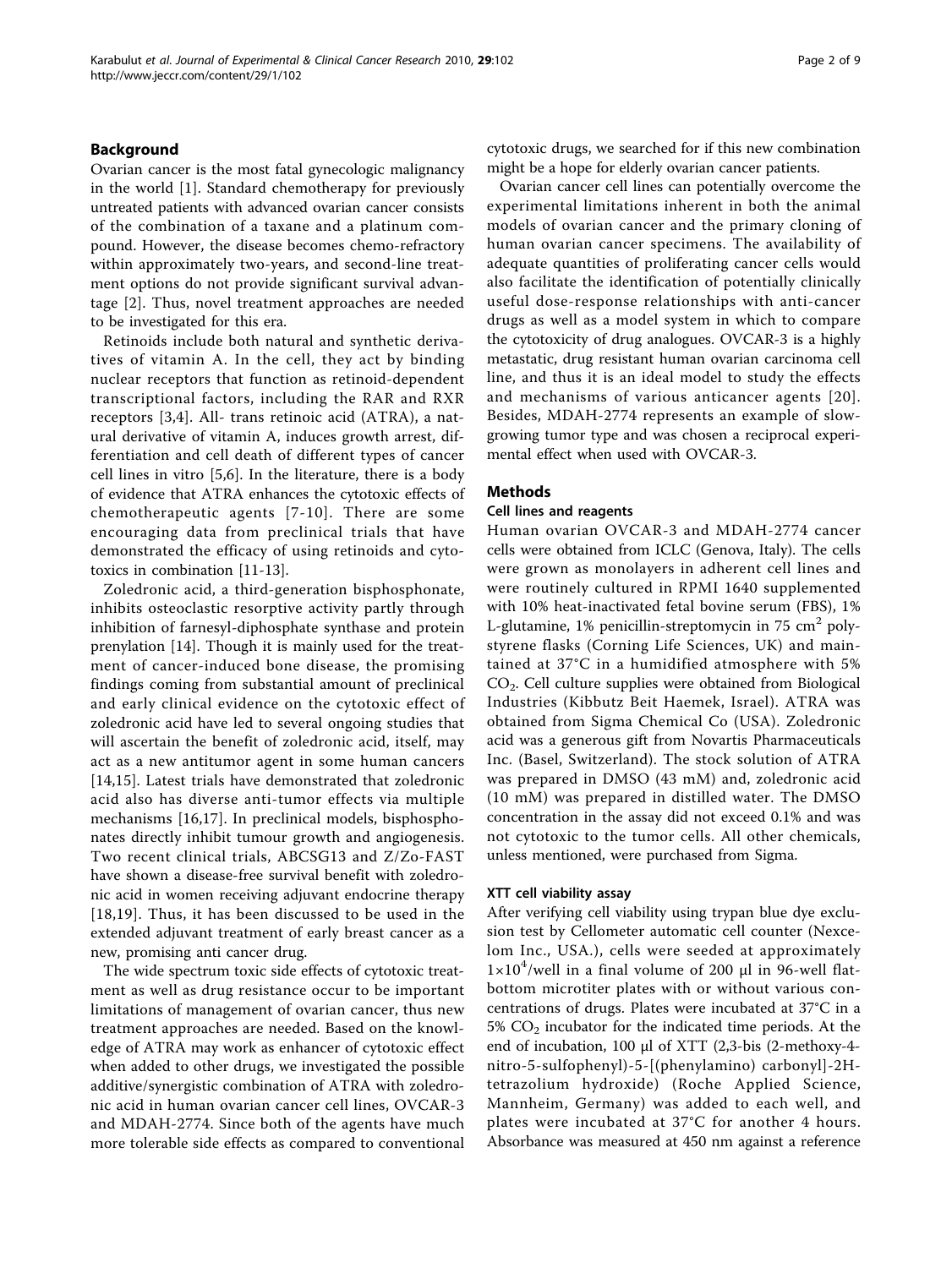wavelength at 650 nm using a microplate reader (Beckman Coulter, DTX 880 Multimode Reader). The mean of triplicate experiments for each dose was used to calculate the  $IC_{50}$  and the combination index (CI) values.

#### Evaluation of apoptosis

Apoptosis was evaluated by enzyme-linked immunosorbent assay (ELISA) using Cell Death Detection ELISA Plus Kit (Roche Applied Science, Mannheim, Germany) and verified by measuring caspase 3/7 enzyme activity (Caspase-Glo 3/7 Assay, Promega, Madison, WI). Assays were described in our previous study [\[21\]](#page-7-0).

# Examination of the expression levels of apoptotic genes by oligoarray method

Expression levels of apoptosis specific genes were examined by Human Apoptosis OligoGEArray® (SuperArray, Frederick, MD). The OligoGEArray Human Apoptosis microarray profiles the expression of 112 genes involved in apoptosis. This array includes tumor necrosis factor (TNF) ligands and their receptors, members of the bcl-2 gene family, caspases and some other important apoptosis-related genes. Briefly, total RNA was extracted from cell samples using an Array Grade Total RNA isolation kit (SuperArray, Frederick, MD) and quantitated by UV spectroscopy using a biophotometer. The integrity and quality of isolated RNA was determined by running the RNAs on agarose gel electrophoresis. cDNA was labeled from total RNA with Biotin 16-dUTP and the GEArray® TM Amp Labeling-LPR Kit (SuperArray, Frederick, MD) according to manufacturer's instructions. The biotin-labeled cDNA was than added to the membrane and hybridized overnight to Human Apoptosis OligoGEArray® as stated by the manufacturer. Signal detection was achieved by exposure to CDP-Star alkaline phosphatase chemiluminescent substrate (SuperArray, Frederick, MD). An image was processed using Kodak® Gel Logic 1500 Imaging System and analyzed with the GEArray Analyzer Software. Experiments were repeated thrice using RNA extracted from three different cultures.

#### Real time quantitative RT-PCR (qRT-PCR) assay

To validate our oligoarray results, quantitative real-time PCR was performed on four selected genes that were maximally effected by the combination treatment: lymphotoxin beta receptor (LTBR), myeloid cell leukemia-1 (MCL-1), tumor necrosis factor receptor superfamily, member 1A (TNFRSF1A), TNFRSF1A-associated death domain protein (TRADD). Glyceraldehyde-3-phosphate dehydrogenase (GAPDH) was used as a positive control by using Real-Time™ qPCR Primer Assay (SABioscience, Frederick, MD) on Light Cycler 480 instrument (Roche Applied Science, Mannheim, Germany). Total RNA of 4 μg was extracted from cell samples using an Array

Grade Total RNA isolation kit (SuperArray, Frederick, MD) and quantitated by UV spectroscopy using a biophotometer. The integrity and quality of isolated RNA was determined by running the RNAs on agarose gel electrophoresis. PCR reaction mix was prepared 25 μl final volume containing 12,5 μl RT2 SYBR Green qPCR Master Mix, 10,5 μl DNAase-RNaseFree water, 1,0 μl gene-specific 10 μM PCR primer pair stock and finally 1,0 μl diluted cDNA samples for each primer (SABioscience). Universal cycling conditions (10 min at 95°C, 15 s at 95°C, 1 min 60°C for 40 cycles) were carried out. The melting protocol consisted of 95°C for 1 minutes and a continuous fluorescense reading from 65°C to 95°C at 30 acquisitions per degree and 1°C rising per second. Data normalization and analysis an endogenous control, GAPDH present on the PCR was used for normalization. Each replicate cycle threshold (CT) was normalized to the average CT of endogenous control on a sample basis. The comparative CT method was used to calculate the relative quantification of gene expression. The following formula was used to calculate the relative amount of the transcripts in the drugs treated samples and the control group, both of which were normalized to the endogenous control.  $ΔΔCT = ΔCT$ (drugs treated) -  $\Delta CT$  (control) for RNA samples.  $\Delta CT$ is the  $log<sup>2</sup>$  difference in CT between the target gene and endogenous controls by subtracting the average CT of controls from each replicate. The fold change for each treated sample relative to the control sample =  $2^{-\Delta\Delta CT}$ .

#### Statistical analysis

All experiments were conducted in triplicate and the results expressed as the mean  $\pm$  (sd), with differences assessed statistically p values determined by Student's ttest. p < 0.05 was accepted as significant. Median dose effect analysis, a measure of synergism or antagonism, was determined by the method of Chou and Talalay, using their computer program (Biosoft CalcuSyn, Ferguson, MO, USA) to assess drug interaction. We chose this method because it takes into account both the potency of each drug or combination of drugs and the shape of dose-effect curve. CalcuSyn software which is based on this method was used to calculate the CI. Synergy, additivity and antagonism were defined as CI  $< 1$ , CI = 1, CI > 1, respectively, where CI  $\leq 0.5$  characterizes strong synergy. For this analysis, concentrations of ATRA and zoledronic acid were chosen as clinically achievable concentrations and below the  $IC_{50}$  values [[22\]](#page-7-0).

#### Results

# Effect of either single ATRA or zoledronic acid on the viability of OVCAR-3 and MDAH-2774 cells

To evaluate the effects of ATRA on the viability of human ovarian cancer cells, OVCAR-3 and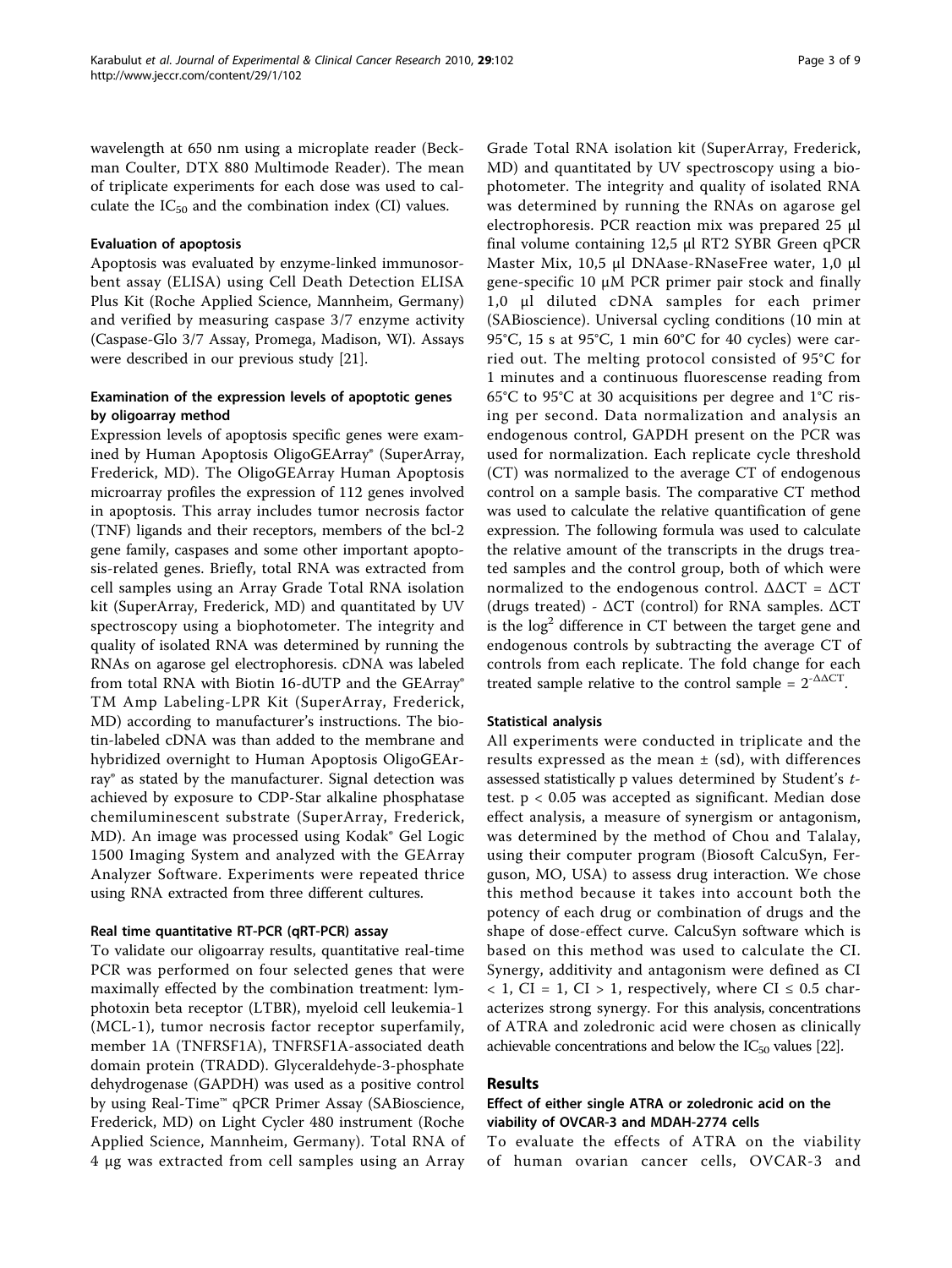<span id="page-3-0"></span>MDAH-2774 cells were exposed to increasing concentrations of ATRA (40 to 140 nM) for 24, 48 and 72 h, and XTT cell viability assay was performed. ATRA decreased cell viability in a time- and dose dependent manner both in OVCAR-3 and MDAH-2774 cells (data not shown). As shown in figure 1, there were 20-, 41-, and 73% decrease in cell viability of OVCAR-3 cells exposed to 40-, 100-, and 120 nM of ATRA, respectively, when compared to untreated controls at 72 h (p  $<$  0.05). In addition, there were there were 28-, 49.5-, and 58% decrease in cell viability of MDAH-2774 cells exposed to 40-, 100-, and 120 nM of ATRA, respectively, when compared to untreated controls at 72 h (figure 1) ( $p < 0.05$ ). Highest cytotoxicity was observed at 72 h and  $IC_{50}$  values of ATRA were calculated from cell proliferation plots and found to be 85 and 82 nM in OVCAR-3 and MDAH-2774 cells, respectively.

We also examined the effect of zoledronic acid on OVCAR-3 and MDAH-2774 cells. Cells were exposed to increasing concentrations of zoledronic acid (2.5- to 40 μM) for 24, 48 and 72 h. There were 18-, 26-, and 60% decreases in cell viability of OVCAR-3 cells exposed to 5-, 10-, and 20 μM of zoledronic acid, respectively, when compared to untreated controls at 72 h (figure 2) (p < 0.05). In MDAH-2774 cells, there were 22-, 35-, and 65% decreases in cell viability of MDAH-2774 cells exposed to 5-, 10-, and 20  $\mu$ M of zoledronic acid, respectively (figure 2) ( $p < 0.05$ ). Highest cytotoxicity was observed at 72 h and  $IC_{50}$  values of zoledronic acid in OVCAR-3 and MDAH-2774 cells were calculated from cell proliferation plots and were found to be 15.5 and 13 μM, respectively.





# ATRA and zoledronic acid combination treatment in OVCAR-3 and MDAH-2774 cells

To study the possible synergistic/additive effects of ATRA and zoledronic acid combination, OVCAR-3 and MDAH-2774 cells were exposed to different concentrations of each agent alone, and in combination of both for 24, 48 and 72 hours. The synergism or additivity was calculated via CI by using Biosoft Calcusyn Program. Combination of different concentrations of ATRA and zoledronic acid were evaluated at different time points (data not shown). Results showed synergistic toxicity in both ovarian cancer cells, OVCAR-3 and MDAH-2774, at 72 h, as compared to any agent alone as shown in table 1. Our results indicate that 80 nM ATRA and 5 μM zoledronic acid show 32%- and 18% decrease, respectively, in cell viability of OVCAR-3 cells but the combination of both resulted in 78% decrease in cell viability (figure [3\)](#page-4-0). In MDAH-2774 cells, 40 nM ATRA and 5 μM zoledronic acid show 28%- and 22% decrease, respectively, in cell viability of MDAH-2774 cells but

#### Table 1 Combination index values

| OVCAR-3                                     |          |                |
|---------------------------------------------|----------|----------------|
| <b>Concentration of Drugs</b>               | CI value | Interpretation |
| Zoledronic acid $(5 \mu M) + ATRA$ (80 nM)  | 0.688    | Synergism      |
| Zoledronic acid (10 $\mu$ M) + ATRA (80 nM) | 0.705    | Synergism      |
| <b>MDAH-2774</b>                            |          |                |
| <b>Concentration of Drugs</b>               | CI value | Interpretation |
| Zoledronic acid $(5 \mu M) + ATRA$ (40 nM)  | 0.010    | Synergism      |
| Zoledronic acid $(5 \mu M) + ATRA$ (80 nM)  | 0.009    | Synergism      |

Combination index values of ATRA and zoledronic acid alone and in combination in OVCAR-3 and MDAH-2774 cells. CI values were calculated from the XTT cell viability assays. The data represent the mean of three independent experiments

Cl<sup>a</sup>: Combination index

ATRA\*: All trans retinoic acid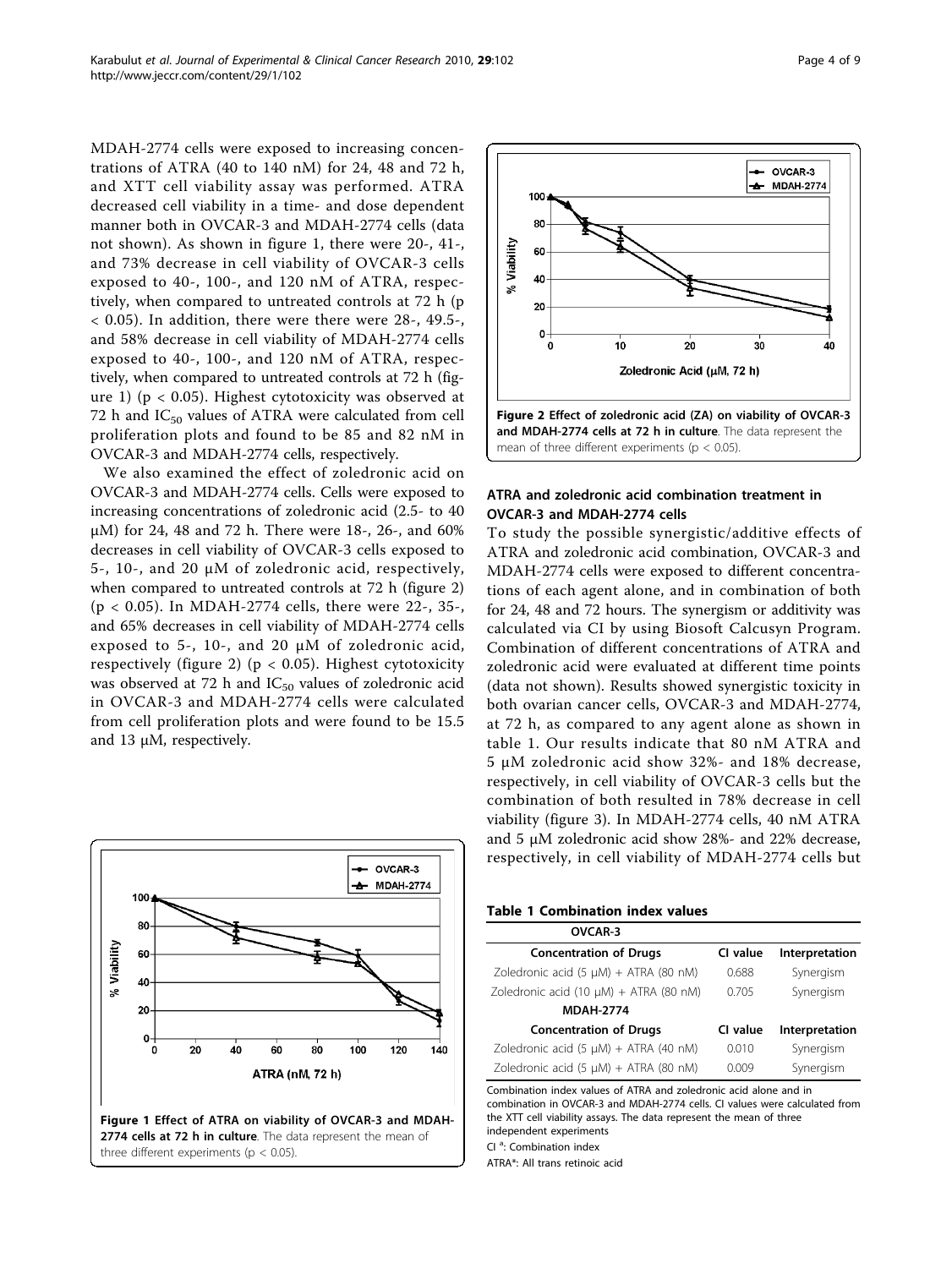<span id="page-4-0"></span>

Figure 3 Synergistic cytotoxic effects of ATRA and zoledronic acid (ZA) combination on viability of OVCAR-3 and MDAH-2774 cells at 72 h in culture ( $p < 0.05$ ).

the combination of both resulted in 74% decrease in cell viability (figure 3).

The concentrations for each agent found to be synergistic in OVCAR-3 and MDAH-2774 cells are presented in table [1.](#page-3-0)

#### Effects of the sequential treatment

The previous findings demonstrated that tumor cells with ATRA and zoledronic acid resulted in significant synergism at 72 h. Sequential administration of the drugs were carried out to see if either of these drugs enhance the other one's effect and to understand whether the synergism depended on which agent applied first. We examined the effect of sequential treatment of OVCAR-3 and MDAH-2774 cells with either ATRA or zoledronic acid and subsequent treatment with the second agent. Pretreatment of tumor cells with ATRA for 36 h and wash and then treatment for an additional 36 h with zoledronic acid resulted in synergistic cytotoxicity in OVCAR-3 and MDAH-2774 cells. Also, pretreatment of tumor cells with zoledronic acid for 36 h and wash and then treatment for an additional 36 h with ATRA resulted in synergistic cytotoxicity in OVCAR-3 and MDAH-2774 cells (data not shown). So, synergistic cytotoxicity was observed no matter which agent applied first in both cells.

## Combination treatment induced apoptosis in a synergistic manner

#### a) DNA Fragmentation

To examine the induction of apoptosis in response to ATRA or zoledronic acid and combination of both in ovarian cancer cells, we incubated these cells in the



presence of the agents alone or in combination of both for 72 hours and then we quantified the levels of monooligo nucleosome fragments by Cell Death Detection Kit (Roche Applied Science, Mannheim, Germany). Our results clearly showed that both ATRA and zoledronic acid alone induced apoptosis in a dose-dependent manner but the exposure to combination of both agents resulted in synergistic induction of apoptosis by DNA fragmentation analysis.

As shown in figure 4, there were 2.7- or 1.8- fold increases in DNA fragmentation in 80 nM ATRA or 5 μM zoledronic acid exposed OVCAR-3 cells, respectively, as compared to untreated controls, while the combination of both resulted in 7 fold increase in DNA fragmentation ( $p < 0.05$ ). In MDAH-2774 cells, there were 2.0- or 1.9- fold increase in DNA fragmentation in 40 nM ATRA or 5 μM zoledronic acid exposed MDAH-2774 cells respectively, as compared to untreated controls, while the combination of both resulted in 6.2 fold increase in DNA fragmentation (figure 4) ( $p < 0.05$ ). These doses were chosen to put in the figure, since they represent the most demonstrative synergistic dosedependent effect of the combination.

#### b) Caspase 3/7 enzyme activity

Caspases are commonly referred to as hangmans of apoptosis. The activation of caspases is an evidence of apoptosis in cells. In order to confirm the apoptotic effects of combination treatment in OVCAR-3 cells, we examined the changes in caspase 3/7 enzyme activity. The results revealed that there was a dose dependent increase in caspase 3/7 enzyme activity in ATRA or zoledronic acid in OVCAR-3 cells (data not shown). Specifically, OVCAR-3 cells exposed to 80 nM ATRA or 5 μM zoledronic acid showed 2.8- or 1.7- fold increases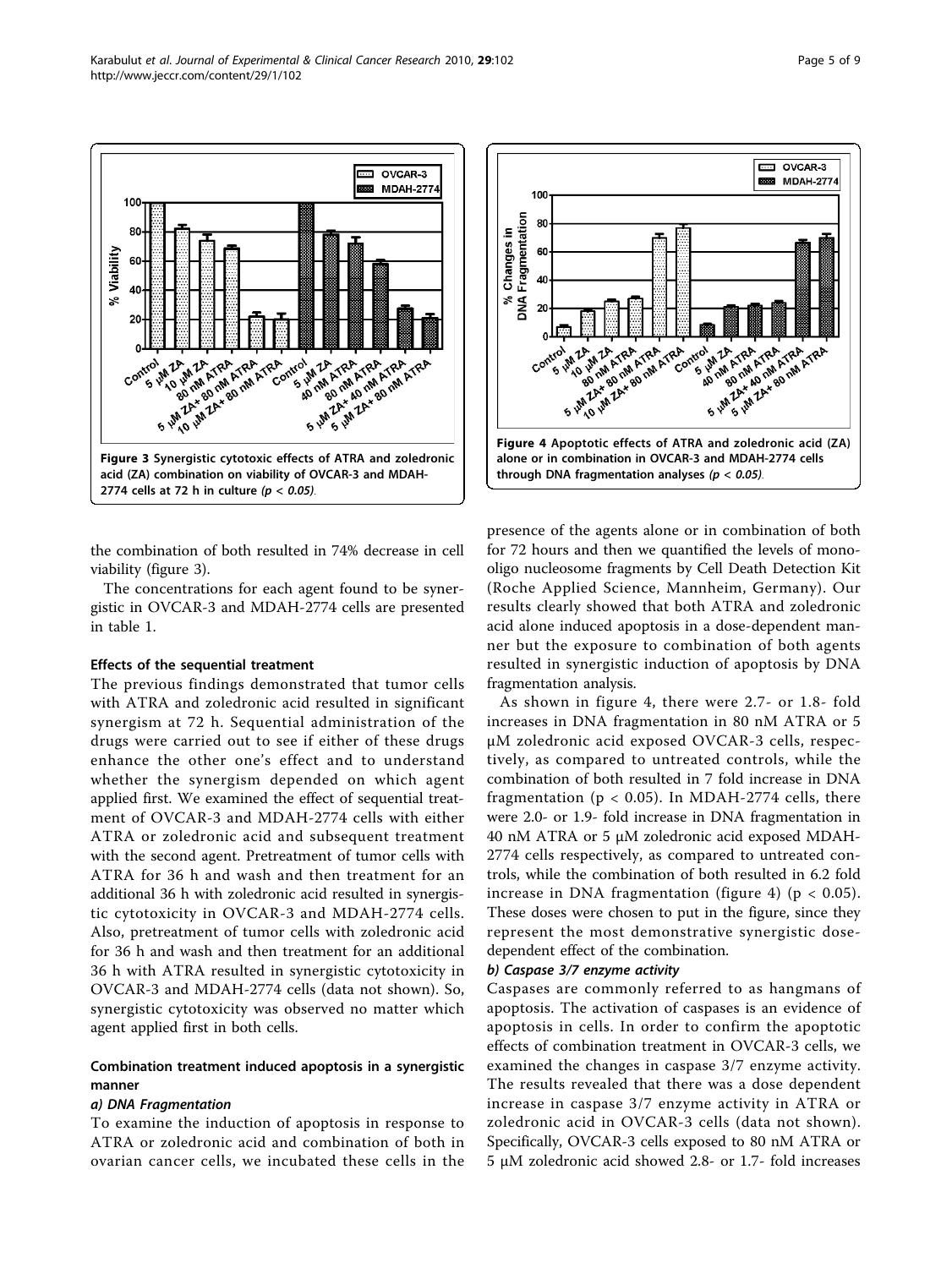in caspase 3/7 enzyme activity, respectively, as compared to untreated controls, while their combination resulted in 6.6- fold increases in caspase-3/7 enzyme activity (figure 5) ( $p < 0.05$ ). MDAH-2774 cells exposed to 40 nM ATRA or 5 μM zoledronic acid showed 3.1- or 2.2 fold increases in caspase 3/7 enzyme activity, respectively, as compared to untreated controls, while their combination resulted in 6.1- fold increases in caspase- $3/7$  enzyme activity (figure 5) ( $p < 0.05$ ).

# Oligoarray and RT-PCR analyses of apoptosis-related genes in OVCAR-3 cells by the combination treatment

We used apoptosis specific oligoarray to examine the changes in expression levels of mRNAs of the apoptosis related genes in response to ATRA and zoledronic acid treatment in OVCAR-3 cells as compared to untreated controls. Based on the  $IC_{50}$  results of each agent in OVCAR-3 and MDAH-2774 cells, OVCAR-3 cancer cells were found to be more chemorefractory. Thus, we have chosen OVCAR-3 cell line to study the mechanistic rationale of apoptosis with this combination. For this experiment, we have applied the doses of 80 nM ATRA and 5  $\mu$ M zoledronic acid for oligoarray experiments. These doses were chosen because they are much more less than the  $IC_{50}$  doses of each agent and weak inducers of apoptosis in OVCAR-3 cells, and thus letting the oligoarray results not to be shaded by strong apoptotic effect. Three repeated experiments were carried out and the results showed that there were 6.8-, 4.9- and 4.8 fold increase in TNFRSF 1A, 10B and TNFRSF 1A-associated death domain (TRADD) mRNA levels in OVCAR-3 cells when treated with combination of ATRA and zoledronic acid, as compared to any agent alone (table 2) ( $p < 0.05$ ). Moreover, proapoptotic members of Bcl-2 family (i.e BNIP3) were also shown to be induced whereas the antiapoptotic members of the same



Table 2 Fold changes in apoptosis related genes by OligoArray in OVCAR-3 cells

|                  | Fold Change in OVCAR-3 cells |                                |             |  |
|------------------|------------------------------|--------------------------------|-------------|--|
| Gene Symbol      | <b>ATRA</b><br>(80 nM)       | Zoledronic Acid<br>$(5 \mu M)$ | Combination |  |
| BCL2L-1 (BCL-xL) | $-1.8$                       | $-2.1$                         | $-4.0$      |  |
| <b>BCL2L12</b>   | $-1.3$                       | $-1.5$                         | $-3.1$      |  |
| <b>BCL2L13</b>   | $-1.3$                       | $-2.6$                         | $-7.0$      |  |
| BNIP3            | $+1.9$                       | $+2.4$                         | $+3.9$      |  |
| <b>TNFRSF1A</b>  | $+1.5$                       | $+3.6$                         | $+6.8$      |  |
| TNFRSF10B        | $+1.6$                       | $+3.4$                         | $+4.9$      |  |
| <b>TRADD</b>     | $+1.3$                       | $+1.2$                         | $+4.8$      |  |
| CASP4            | $+1.2$                       | $+1.4$                         | $+3.2$      |  |
| MCL-1            | $-2.2$                       | $-1.6$                         | $-3.3$      |  |
| BAG3             | $-1.0$                       | $-1.0$                         | $-3.1$      |  |
| <b>LTBR</b>      | $-1.4$                       | $+2.5$                         | $-4.9$      |  |

 $*n < 0.05$ 

family (i.e BCL2L1, BCL2L12, BCL2L13) were inhibited by the treatment.

In contrary, mRNA levels of lymphotoxin beta receptor (LTBR), myeloid cell leukemia-1 (MCL-1) and BCL2-associated athanogene 3 (BAG3) were reduced by the combination treatment by 4.9-, 3.3- and 3.1- fold decrease, respectively, as compared to each of the single agent (table 2) ( $p < 0.05$ ). The genes mentioned above are responsible for resistance to apoptosis in many types of human cancer cells, thus the reduction of mRNA levels of these genes point out that the synergistic combination treatment is effective on inducing apoptosis in OVCAR-3 cells.

The results of the oligoarray data were validated by quantitative real-time RT-PCR, using three genes relevant to apoptosis: I) Proapoptotic genes: TNFRS1A and TRADD which are both the key genes that start the apoptotic cascade when induced in cancer cells, II) Antiapoptotic genes: MCL-1 and LTBR which both have versatile roles in regulation of apoptosis and cell cycle progression.

For all these genes, the levels of expression observed by quantitative RT-PCR highly correlated with the data obtained by oligoarray analysis. TNFRS1A and TRADD are found to be upregulated by 8.3- and 3.5- fold by combination treatment, whereas MCL-1 and LTBR were downregulated by 4.9- and 3.6- fold, respectively, as compared to any agent alone (table [3](#page-6-0)) ( $p < 0.05$ ).

#### Discussion

Despite to response to some effective therapeutic approaches, decreased ability to undergo apoptosis by malignant evolution of cancer cells is one of the main problems of daily oncology practice [\[23](#page-7-0)]. Selective strategies to manipulate cancer cells towards apoptosis rather than normal cells in the tissue are emerging as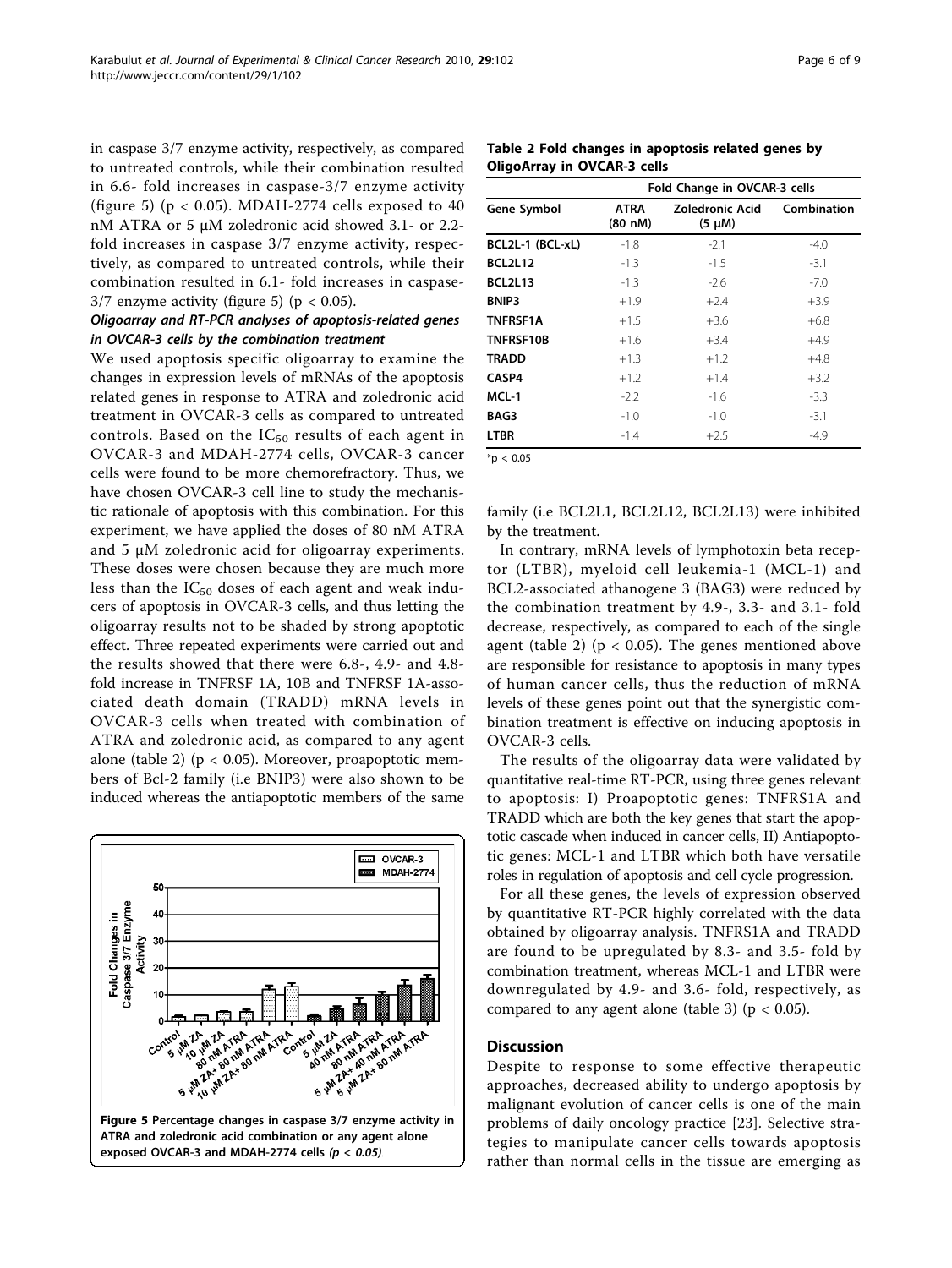<span id="page-6-0"></span>

| Table 3 OligoArray and RT-PCR comparison of fold |  |
|--------------------------------------------------|--|
| changes in apoptosis related genes               |  |

| <b>OVCAR-3 Cells</b><br>(80 nM ATRA+5 µM Zoledronic Acid) |                            |                        |  |  |
|-----------------------------------------------------------|----------------------------|------------------------|--|--|
|                                                           | <b>OligoArray Analysis</b> | <b>RT-PCR Analysis</b> |  |  |
| <b>TNFRSF1A</b>                                           | $+6.8$                     | $+8.3$                 |  |  |
| <b>TRADD</b>                                              | $+48$                      | $+3.5$                 |  |  |
| MCL-1                                                     | $-3.3$                     | $-49$                  |  |  |
| <b>LTBR</b>                                               | $-49$                      | -36                    |  |  |

Comparing fold changes in apoptosis related genes in OVCAR-3 cells by OligoArray and RT-PCR analyses after each drug exposure. Both results showed high correlation with each other ( $p < 0.05$ ).

new potential therapeutics. Thus, apoptosis inducer agents that are non-toxic for healthy cells are promising agents of future cancer treatment.

Our preliminary preclinical data demonstrated that the combination of ATRA and zoledronic acid has synergistic cytotoxic effect in OVCAR-3 and MDAH-2774 ovarian cancer cells as compared to any agent alone. Since ATRA is known to potentiate the cytotoxicity of some conventional chemotherapeutics, this enhancement effect has also observed in combination with zoledronic acid for ovarian cancer cells in our experiments. In addition, it was also shown that this combination induces apoptosis synergistically in ovarian cancer cells through activation of caspases and induction of DNA fragmentation. We have also shown that the combination of ATRA and zoledronic acid significantly alters the levels of some important apoptosis-related molecules in OVCAR-3 cells, both by oligoarray and RT-PCR analyses.

By oligoarray analysis, we have shown that the mRNA levels of TNFRSF genes are induced by the exposure of the both agents. In the cancer cell, the death-signaling pathway begins from the interaction of TNFRs with their specific ligands and this pathway subsequently initiates apoptosis via activation of caspases and downstream of protein cascade leading to cell death [[24,25](#page-8-0)]. Among these receptors, TNFRSF 1A is one of the most popular receptor since its ligand, tumor necrosis factor- $\alpha$  (TNF- $\alpha$ ), takes roles in wide range biological activities associated with apoptosis/cell survival in many type of cells [[26\]](#page-8-0). After TNF- $\alpha$  recruits to its receptor, an interaction between cytoplasmic death domain of TNFR 1A and the adaptor molecule TNFRSF 1A-associated death domain protein (TRADD) takes place. We have shown that mRNA levels of TNFRS 1A, 10B and TRADD were increased by the combination treatment with ATRA and zoledronic acid, suggesting the cell was under strong apoptotic stimuli. Besides, caspase 4 mRNA levels were also up-regulated by the same combination. In the literature, there is a body of evidence showing that exposure to ATRA results in the upregulation of cell surface expression of TNFRs in some type of cancer cells [[27](#page-8-0)]. Thus, exposure of cancer cells with ATRA and zoledronic acid combination results in strong apoptotic stimuli through TNFRs.

The Bcl-2 family proteins are central regulators of apoptosis because they integrate diverse survival and death signals that are generated outside and inside the cell [[28](#page-8-0),[29](#page-8-0)]. The combination treatment in our study resulted downregulation of some important Bcl-2 antiapoptotic members (Bcl-2 L1, Bcl-2 L12, Bcl-2 L13) whereas an induction in proapoptotic family member (the Bcl-2/adenovirus E1B-19K interacting protein BNIP3) was observed. Besides, there was a downregulation of mRNA levels of BAG3 with ATRA and zoledronic acid combination. BAG-3 (Bis) has also been reported to associate with the anti-apoptotic protein Bcl-2 [\[30](#page-8-0)]. Functional analysis revealed that BAG-3 itself exerts only weak anti-apoptotic activity, but acts synergistically with Bcl-2 in preventing Bax-induced and FasL/Fas-mediated apoptosis

mRNA levels of MCL-1 and LTBR genes were also reduced by the combination treatment. The MCL-1 gene was discovered incidentally as an induction gene in myeloblastic leukemia cell differentiation about a decade ago and proved to be a member of the emerging Bcl-2 gene family [[31\]](#page-8-0). LTBR is also a very good example of two-way functioning molecules. LTBR is a member of TNFRSF that regulate cell survival or death through activation of nuclear factor kappa B (NF-kappaB). In some studies, it was clearly shown that by binding LTBR with some specific or oligo-sense antibodies resulted in decreased tumor growth and increased apoptosis in tumor cells [\[32-34](#page-8-0)].

Our oligo array results were also verified with RT-PCR assay, and the results highly correlated with each other. Of these genes, TNFRSF1A and TRADD were found to be upregulated since they work as the trigger molecules of the apoptotic cascade in cancer cells whereas antiapoptotic genes MCL-1 and LTBR were found to be downregulated.

#### Conclusions

Retinoids are widely investigated as the enhancers of cytotoxic agents in cancer treatment. Since they do not have any significant toxic side effect, they represent good candidates for combination treatment. Zoledronic acid, far beyond its effect on bone turn over, has presented some novel antitumoral activity even in the adjuvant treatment of cancer. So, in conclusion, these findings provide basic molecular information for further investigation on the mechanisms by which ATRA and zoledronic acid exert their pleiotropic effects in ovarian cancer cells. However, our study has some important limitations; first we do not yet provide in vivo results of our combination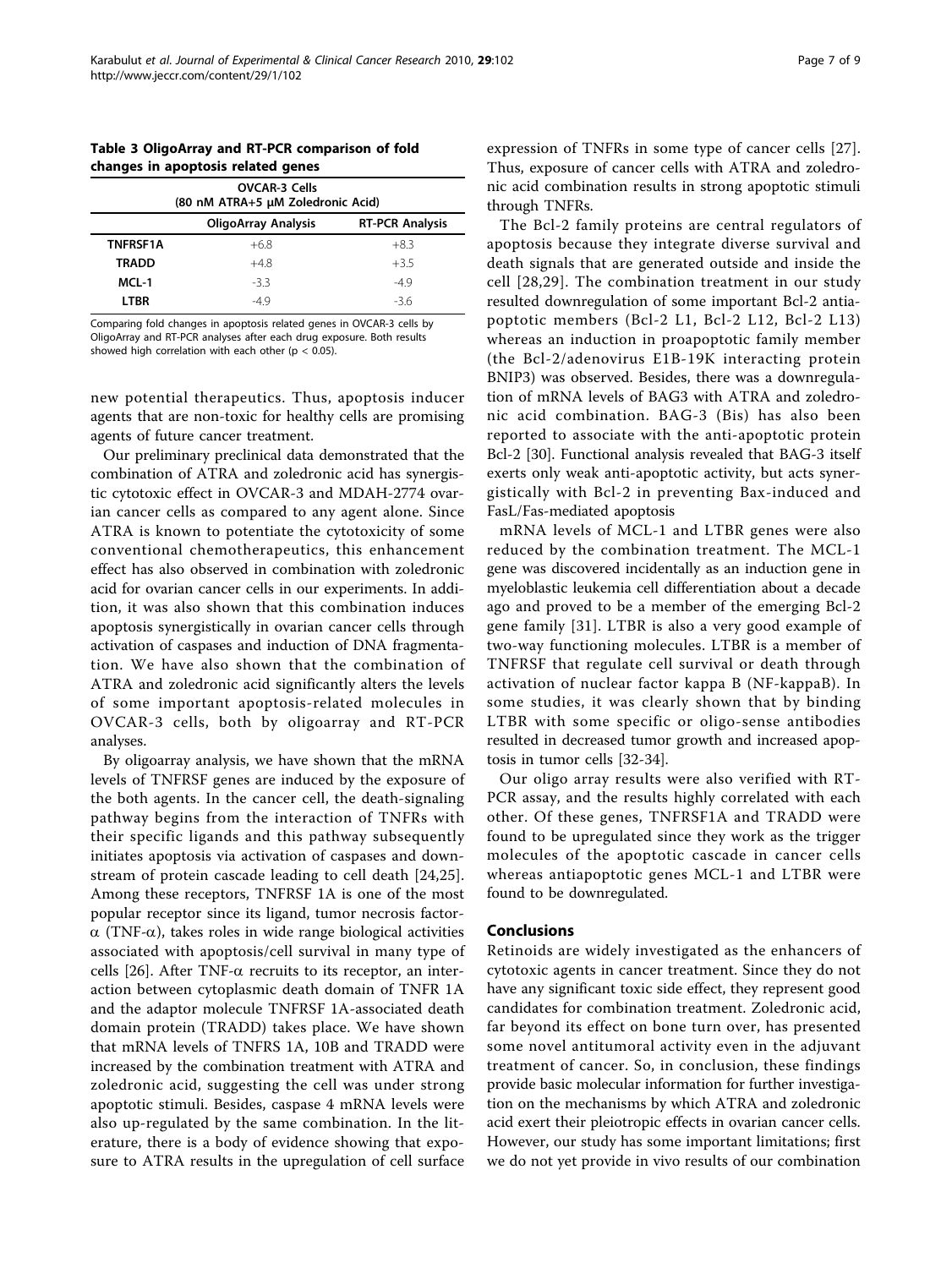<span id="page-7-0"></span>treatment, which will certainly be very helpful to support our data. Latter, our experiments have been tested only in ovarian cancer cells, and should further be validated in normal ovarian cells. Further in-depth investigations should be done to confirm the efficacy of this potentially new treatment for ovarian cancer.

#### **Abbreviations**

ATRA: All- trans retinoic acid; ZA: zoledronic acid; RAR: Retinoic acid receptor; RXR: Retinoid X receptor; XTT: 2,3-bis (2-methoxy-4-nitro-5-sulfophenyl)-5- [(phenylamino) carbonyl]-2H-tetrazolium hydroxide; ELISA: enzyme-linked immunosorbent assay; ABTS: 2,29-Azino-di-[3-ethylbenzthiazolinesulfonate] diammonium salt; CI: Combination index; IC50: Concentration of inhibition 50% TRADD: TNFR1-associated death domain; TNFRSF: Tumor necrosis factor receptor super family; TNF- $\alpha$ : Tumor necrosis factor- $\alpha$  BNIP3: The Bcl-2/ adenovirus E1B-19K interacting protein; BCL2L1: BCL2-like 1; BCL2L12: BCL2 like 12; BCL2L13: BCL2-like 13; LTBR: Lymphotoxin beta receptor; BAG3: BCL2 associated athanogene 3; MCL-1: Myeloid cell leukemia-1; Bax: BCL2 associated X protein; Bak: Bcl-2-like protein 7; NF-kappaB: Nuclear factor kappa B

#### Author details

<sup>1</sup> Division of Medical Oncology, Tulay Aktas Oncology Hospital, School of Medicine, Ege University, 35100, Bornova, Izmir, Turkey. <sup>2</sup>Section of Molecular Biology, Department of Biology, Faculty of Science and Arts, Celal Bayar University, 45140, Muradiye, Manisa, Turkey.

#### Authors' contributions

BK carried out cytotoxicity experiments, and participated in the drafted manuscript, BK participated in the design of the study, UV performed statistical analysis, UM carried out molecular genetic studies, BC carried out cytotoxicity experiments, HA carried out apoptosis experiments, AK carried out apoptosis experiments, and molecular genetic studies, SU participated in design of the study, RU conceived of the study, and participated in its design and coordination. All authors read and approved the final manuscript.

#### Competing interests

The authors declare that they have no competing interests.

Received: 18 June 2010 Accepted: 30 July 2010 Published: 30 July 2010

#### References

- 1. Jemal A, Siegel R, Ward E, Hao Y, Xu J, Murray T, Thun MJ: [Cancer statistics.](http://www.ncbi.nlm.nih.gov/pubmed/18287387?dopt=Abstract) CA Cancer J Clin 2008, 58:71-96.
- Ozols RF: [Future directions in the treatment of ovarian cancer.](http://www.ncbi.nlm.nih.gov/pubmed/11840418?dopt=Abstract) Semin Oncol 2002, 29(1 Suppl 1):32-42.
- Amos B, Lotan R: [Retinoid-sensitive cells and cell lines.](http://www.ncbi.nlm.nih.gov/pubmed/2087173?dopt=Abstract) Methods Enzymol 1990, 190:217-225.
- 4. Mangelsdorf DJ, Umesono K, Evans RM: The retinoid receptors. The Retinoids Biology Chemistry and Medicine New York: Raven PresSporn MB, Roberts AB, Goodman DS 1994:319-349.
- 5. Caliaro MJ, Marmouget C, Guichard S, Mazars Ph, Valette A, Moisand R, Bugat R, Jozan S: [Response of four human ovarian carcinoma cell lines to](http://www.ncbi.nlm.nih.gov/pubmed/8314353?dopt=Abstract) [all trans retinoic acid: relationship with induction of differentiation and](http://www.ncbi.nlm.nih.gov/pubmed/8314353?dopt=Abstract) [retinoic acid receptor expression.](http://www.ncbi.nlm.nih.gov/pubmed/8314353?dopt=Abstract) Int J Cancer 1994, 56:743-748.
- 6. Lotan R: Suppression of squamous cell carcinoma growth and differentiation by retinoids. Cancer Res 1994, 54(7 Suppl):1987-1990.
- 7. Bryan M, Pulte ED, Toomey KC, Pliner L, Pavlick [A](http://www.ncbi.nlm.nih.gov/pubmed/20596747?dopt=Abstract)C, Saunders T, Wieder R: A [pilot phase II trial of all-trans retinoic acid \(Vesanoid\) and paclitaxel](http://www.ncbi.nlm.nih.gov/pubmed/20596747?dopt=Abstract) [\(Taxol\) in patients with recurrent or metastatic breast cancer.](http://www.ncbi.nlm.nih.gov/pubmed/20596747?dopt=Abstract) Invest New Drugs 2010, Jul 2.
- 8. David KA, Mongan NP, Smith C, Gudas LJ, Nanus DM: [Phase I trial of](http://www.ncbi.nlm.nih.gov/pubmed/20200483?dopt=Abstract) [ATRA-IV and depakote in patients with advanced solid tumor](http://www.ncbi.nlm.nih.gov/pubmed/20200483?dopt=Abstract) [malignancies.](http://www.ncbi.nlm.nih.gov/pubmed/20200483?dopt=Abstract) Cancer Biol Ther 2010.
- Arrieta O, González-De la Rosa CH, Aréchaga-Ocampo E, Villanueva-Rodríguez G, Cerón-Lizárraga TL, Martínez-Barrera L, Vázquez-Manríquez ME, Ríos-Trejo MA, Alvarez-Avitia MA, Hernández-Pedro N, Rojas-Marín C, De la

Garza J: [Randomized Phase II Trial of All-Trans Retinoic Acid With](http://www.ncbi.nlm.nih.gov/pubmed/20547984?dopt=Abstract) [Chemotherapy Based on Paclitaxel and Cisplatin As First-Line Treatment](http://www.ncbi.nlm.nih.gov/pubmed/20547984?dopt=Abstract) [in Patients With Advanced Non-Small-Cell Lung Cancer.](http://www.ncbi.nlm.nih.gov/pubmed/20547984?dopt=Abstract) J Clin Oncol 2010, Jun 14.

- 10. Boorjian SA, Milowsky MI, Kaplan J, Albert M, Cobham MV, Coll DM, Mongan NP, Shelton G, Petrylak D, Gudas LJ, Nanus DM: [Phase 1/2 clinical](http://www.ncbi.nlm.nih.gov/pubmed/17667529?dopt=Abstract) [trial of interferon alpha2b and weekly liposome-encapsulated all-trans](http://www.ncbi.nlm.nih.gov/pubmed/17667529?dopt=Abstract) [retinoic acid in patients with advanced renal cell carcinoma.](http://www.ncbi.nlm.nih.gov/pubmed/17667529?dopt=Abstract) J Immunother 2007, 30(6):655-62.
- 11. Aebi S, Kroning R, Cenni B, Sharma A, Fink D, Weisman R, Howell SB, Christen RD: [All-trans retinoic acid enhances cisplatin-induced apoptosis](http://www.ncbi.nlm.nih.gov/pubmed/9815594?dopt=Abstract) [in human ovarian adenocarcinoma and in squamous head and neck](http://www.ncbi.nlm.nih.gov/pubmed/9815594?dopt=Abstract) [cancer cells.](http://www.ncbi.nlm.nih.gov/pubmed/9815594?dopt=Abstract) Clin Cancer Res 1997, 3:2033-2038.
- 12. Kucukzeybek Y, Gul MK, Cengiz E, Erten C, Karaca B, Gorumlu G, Atmaca H, Uzunoglu S, Karabulut B, Sanli UA, Uslu R: [Enhancement of docetaxel](http://www.ncbi.nlm.nih.gov/pubmed/18789152?dopt=Abstract)[induced cytotoxicity and apoptosis by all-trans retinoic acid \(ATRA\)](http://www.ncbi.nlm.nih.gov/pubmed/18789152?dopt=Abstract) [through downregulation of survivin \(BIRC5\), MCL-1 and LTbeta-R in](http://www.ncbi.nlm.nih.gov/pubmed/18789152?dopt=Abstract) [hormone- and drug resistant prostate cancer cell line, DU-145.](http://www.ncbi.nlm.nih.gov/pubmed/18789152?dopt=Abstract) J Exp Clin Cancer Res 2008, 27:37.
- 13. Caliaro MJ, Vitaux P, Lafon C, Lochon I, Néhmé A, Valette A, Canal P, Bugat R, Jozan S: [Multifactorial mechanism for the potentiation of](http://www.ncbi.nlm.nih.gov/pubmed/9020476?dopt=Abstract) [cisplatin \(CDDP\) cytotoxicity by all-trans retinoic acid \(ATRA\) in human](http://www.ncbi.nlm.nih.gov/pubmed/9020476?dopt=Abstract) [ovarian carcinoma cell lines.](http://www.ncbi.nlm.nih.gov/pubmed/9020476?dopt=Abstract) Br J Cancer 1997, 75:333-340.
- 14. Winter MC, Holen I, Coleman RE: [Exploring the anti-tumour activity of](http://www.ncbi.nlm.nih.gov/pubmed/18423992?dopt=Abstract) [bisphosphonates in early breast cancer.](http://www.ncbi.nlm.nih.gov/pubmed/18423992?dopt=Abstract) Cancer Treat Rev 2008, 34:453-475.
- 15. Coleman RE, Winter MC, Cameron D, Bell R, Dodwell D, Keane MM, Gil M, Ritchie D, Passos-Coelho JL, Wheatley D, Burkinshaw R, Marshall SJ, Thorpe H: [The effects of adding zoledronic acid to neoadjuvant](http://www.ncbi.nlm.nih.gov/pubmed/20234364?dopt=Abstract) [chemotherapy on tumour response: exploratory evidence for direct anti](http://www.ncbi.nlm.nih.gov/pubmed/20234364?dopt=Abstract)[tumour activity in breast cancer.](http://www.ncbi.nlm.nih.gov/pubmed/20234364?dopt=Abstract) Br J Cancer 2010, 102(7):1099-1105.
- 16. Matsumotoa S, Kimura S, Segawab H, Kurodab J, Yuasab T, Satoa K, Nogawab M, Tanakaa F, Maekawab T, Wadaa H: [Efficacy of the third](http://www.ncbi.nlm.nih.gov/pubmed/15603852?dopt=Abstract) [generation bisphosphonate, zoledronic acid alone and combined with](http://www.ncbi.nlm.nih.gov/pubmed/15603852?dopt=Abstract) [anti-cancer agents against small cell lung cancer cell lines.](http://www.ncbi.nlm.nih.gov/pubmed/15603852?dopt=Abstract) Lung Cancer 2005, 47:31-39.
- 17. Santini D, Vincenzi B, Galluzzo S, Battistoni F, Rocci L, Venditti O, Schiavon G, Angeletti S, Uzzalli F, Caraglia M, Dicuonzo G, Tonini G: [Repeated intermittent low-dose therapy with zoledronic acid induces an](http://www.ncbi.nlm.nih.gov/pubmed/17671133?dopt=Abstract) [early, and sustained, and long lasting decrease of vascular endothelial](http://www.ncbi.nlm.nih.gov/pubmed/17671133?dopt=Abstract) [growth factor levels in cancer patients.](http://www.ncbi.nlm.nih.gov/pubmed/17671133?dopt=Abstract) Clin Cancer Res 2007, 13:4482-4486.
- 18. Aft R, Naughton M, Trinkaus K, Watson M, Ylagan L, Chavez-MacGregor M, Zhai J, Kuo S, Shannon W, Diemer K, Herrmann V, Dietz J, Ali A, Ellis M, Weiss P, Eberlein T, Ma C, Fracasso PM, Zoberi I, Taylor M, Gillanders W, Pluard T, Mortimer J, Weilbaecher K: [Effect of zoledronic acid on](http://www.ncbi.nlm.nih.gov/pubmed/20362507?dopt=Abstract) [disseminated tumour cells in women with locally advanced breast](http://www.ncbi.nlm.nih.gov/pubmed/20362507?dopt=Abstract) [cancer: an open label, randomized, phase 2 trial.](http://www.ncbi.nlm.nih.gov/pubmed/20362507?dopt=Abstract) Lancet Oncol 2010, 11(5):421-428.
- 19. Gnant M, Mlineritsch B, Luschin-Ebengreuth GL, Kainberger F, Kassmann H, Piswanger-Sölkner JC, Seifert M, Ploner F, Menzel C, Dubsky P, Fitzal F, Bjelic-Radisic V, Steger G, Greil R, Marth C, Kubista E, Samonigg H, Wohlmuth P, Mittlböck M, Jakesz R: [Adjuvant endocrine therapy plus](http://www.ncbi.nlm.nih.gov/pubmed/18718815?dopt=Abstract) [zoledronic acid in premenopausal women with early-stage breast](http://www.ncbi.nlm.nih.gov/pubmed/18718815?dopt=Abstract) [cancer: 5-year follow-up of the ABCSG-12 bone-mineral density](http://www.ncbi.nlm.nih.gov/pubmed/18718815?dopt=Abstract) [substudy.](http://www.ncbi.nlm.nih.gov/pubmed/18718815?dopt=Abstract) Lancet Oncol 2008, 9:840-849.
- 20. Hamilton TC, Young RC, McKoy WM, Grotzinger KR, Green JA, Chu EW, Whang-Peng J, Rogan AM, Green WR, Ozols RF: [Characterization of a](http://www.ncbi.nlm.nih.gov/pubmed/6604576?dopt=Abstract) [human ovarian carcinoma cell line \(NIH:OVCAR-3\) with androgen and](http://www.ncbi.nlm.nih.gov/pubmed/6604576?dopt=Abstract) [estrogen receptors.](http://www.ncbi.nlm.nih.gov/pubmed/6604576?dopt=Abstract) Cancer Res 1983, 43:5379-5388.
- 21. Erten C, Karaca B, Kucukzeybek Y, Gorumlu G, Cengiz E, Gul MK, Atmaca H, Uzunoglu S, Karabulut B, Sanli UA, Uslu R: [Regulation of growth factors in](http://www.ncbi.nlm.nih.gov/pubmed/19191785?dopt=Abstract) [hormone- and drug resistant prostate cancer cells by synergistic](http://www.ncbi.nlm.nih.gov/pubmed/19191785?dopt=Abstract) [combination of docetaxel and octreotide.](http://www.ncbi.nlm.nih.gov/pubmed/19191785?dopt=Abstract) BJU Int 2009, 104:107-114.
- 22. Chou TC, Talalay P: [Quantitative analysis of dose-effect relationships: the](http://www.ncbi.nlm.nih.gov/pubmed/6382953?dopt=Abstract) [combined effects of multiple drugs on enzyme inhibitors.](http://www.ncbi.nlm.nih.gov/pubmed/6382953?dopt=Abstract) Adv Enzyme Regul 1984, 22:27-55.
- 23. Ashkenazi A, Holland P, Eckhardt : [Ligand based Ligand-Based Targeting](http://www.ncbi.nlm.nih.gov/pubmed/18640940?dopt=Abstract) [of Apoptosis in Cancer: The Potential of Recombinant Human Apoptosis](http://www.ncbi.nlm.nih.gov/pubmed/18640940?dopt=Abstract) [Ligand 2/Tumor Necrosis Factor-Related Apoptosis-Inducing Ligand](http://www.ncbi.nlm.nih.gov/pubmed/18640940?dopt=Abstract) [\(rhApo2L/TRAIL\).](http://www.ncbi.nlm.nih.gov/pubmed/18640940?dopt=Abstract) J Clin Oncol 2008, 26:3621-3630.